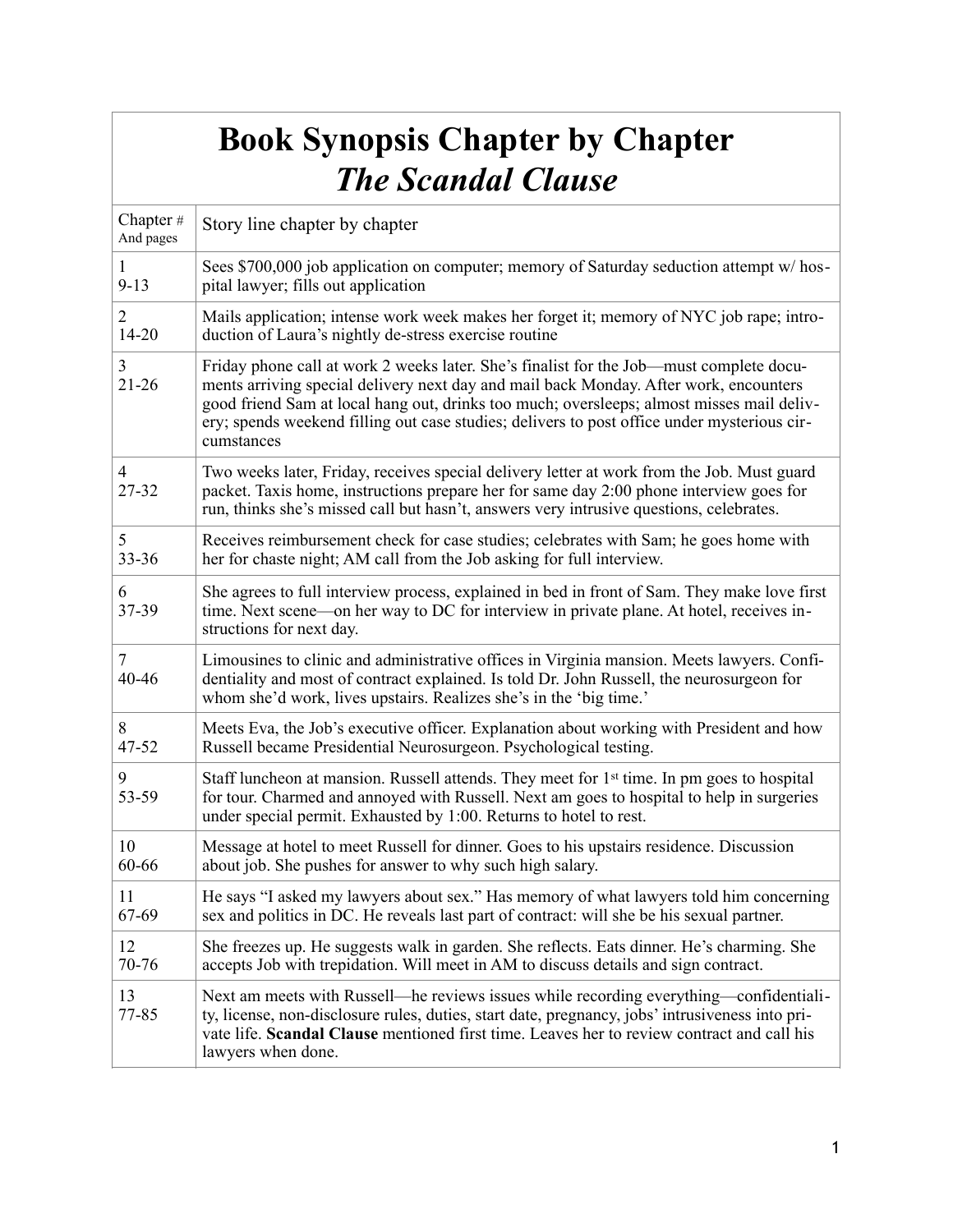| 14<br>86-91              | Signs contract in meeting with lawyers; selects lawyer George Penunos to represent her in<br>work issues. Details of contract reviewed; signed. Meets Mee Sue, Team health coordina-<br>tor, has first massage. Learns about special "End Dinner," for Laura's predecessor                                                                                                                                                                                                                                                              |
|--------------------------|-----------------------------------------------------------------------------------------------------------------------------------------------------------------------------------------------------------------------------------------------------------------------------------------------------------------------------------------------------------------------------------------------------------------------------------------------------------------------------------------------------------------------------------------|
| 15<br>92-94              | Laura attends "End Dinner;" meets her predecessor, Ansonia                                                                                                                                                                                                                                                                                                                                                                                                                                                                              |
| 16<br>95-100             | In am returns to Somerville. Next day tells boss she's leaving. Connects with Sam. They<br>discuss their future. Tells friends, family about new job. 2 trips with Sam to DC to find apt.                                                                                                                                                                                                                                                                                                                                               |
| 17<br>101-107            | Travels to DC. Begins 3-day orientation at hotel. In morning, follows Russell in his hospi-<br>tal surgeries. Exhausted. Encounters first "Massage Friday" routine. Dinner with staff.                                                                                                                                                                                                                                                                                                                                                  |
| 18<br>108-110            | Massage evening ends. Startled by strange man in her room. It turns out to be Russell who<br>explains how room arrangements work. She wonders when and how sex will happen.                                                                                                                                                                                                                                                                                                                                                             |
| 19<br>111-117            | Next morning orientation meeting at hotel. Has reverie about buying 'dress-for-success'<br>clothes with catalog sent by Russell's company. 12-hr. orientation incl. 4 client lunches.<br>Impromptu meeting discusses trip to Russell's Costa Rican medical Villa where Laura will<br>accompany emergency client. She returns to room late, showers, Unknown hand grabs her<br>as she gets alcohol from frig.                                                                                                                            |
| 20<br>118-122            | Drops towel, stands naked in front of Russell first time. Next morning preps w/Eva for ac-<br>companying emergency client to Costa Rica.                                                                                                                                                                                                                                                                                                                                                                                                |
| 21<br>123-132            | At DC airport w/ clients, Eva shows how to distract reporters. Flight to Costa Rica and<br>drive to Russell's medical Villa. Russell arrives separately. Dinner together. He invites her<br>to sleep with him—no sex. Next day is rest day at Villa.                                                                                                                                                                                                                                                                                    |
| 22<br>133-138            | Afternoon siesta together ends in first, and good, sex. Surgery next day, is exhausting. Af-<br>terwards, Russell demands fast, abrupt sex standing up in hallway of their suite, then goes<br>to own room.                                                                                                                                                                                                                                                                                                                             |
| 23<br>139-143            | Leave Costa Rica separately. Russell gives her 3-day break. She visits Sam. Mentally re-<br>views distressing trip to Costa Rica. On return to DC, is called directly in to work. Arrives<br>home 9 pm, texts apology to upset Sam for not returning his texts, falls asleep.                                                                                                                                                                                                                                                           |
| 24<br>144-155            | Eva's early call for gynecological physical. Realizes lack of privacy about sex with Russell.<br>Mandatory evening cocktail party. Meets Arlo Stephanopoulos, neurosurgeon, first time.<br>Stays late. Forgets to text Sam; apologizes in a.m. Shadows Russell at clinic. Eva explains<br>Russell's patient philosophy over lunch. Arlo texts for drink Friday after work. She accepts.<br>She arranges to talk to Sam Sat. am. Dinner and drinks with Arlo last very late. Stays at his<br>apt.-no sex. Sam angry about being ignored. |
| $2625$ missng<br>156-163 | Monday, finishes orientation with Eva-includes replacement of IUD which annoys her.<br>Receives month's work schedules. Asks if Eva was ever Russell's lover. Packs for Shenan-<br>doah weekend with Russell who is extremely rude to her.                                                                                                                                                                                                                                                                                              |
| 27<br>165-175            | Shenandoah cabin; Laura still furious. Weekend discussions cover his rudeness, whether<br>job makes her a prostitute, his perceptions of her job. Problems to face on return to city cre-<br>ates stress—Sam's upset; dealing with Arlo when also sexual with Russell. Sam visits. They<br>rearrange their relationship.                                                                                                                                                                                                                |
| 28<br>176-185            | Saudi Arabia. Guidelines for female travel; Laura makes diagnosis in car; King Faisal Hos-<br>pital; possible honor killing in future; Haddiyah's examination; Russell extracts Laura from<br>women's dormitory after sexual encounter and leave hospital confines.                                                                                                                                                                                                                                                                     |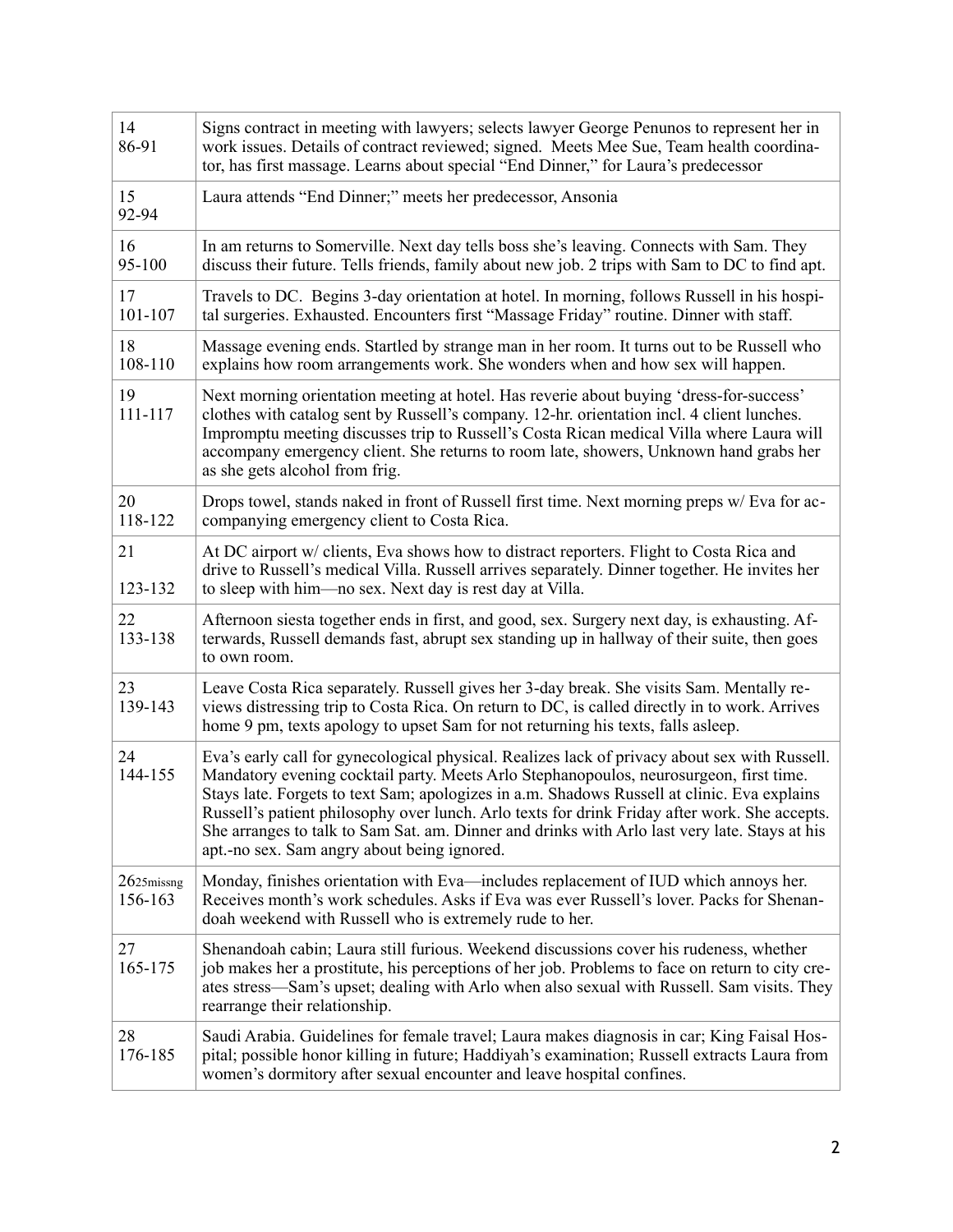| 29<br>186-191 | Khalid's invitation to stay at Ritz Carlton. Sex. Midnight dinner. Breakfast invasion by<br>Khalid's father demanding genetics results stay in Saudi. Laura returns to USA a changed<br>person.                                                                                                                                                                                                                                                                                    |
|---------------|------------------------------------------------------------------------------------------------------------------------------------------------------------------------------------------------------------------------------------------------------------------------------------------------------------------------------------------------------------------------------------------------------------------------------------------------------------------------------------|
| 30<br>192-201 | White House day—President's doctor asks for help with VP's daughter's pregnancy prob-<br>lem—Zika fetus? Laura asked to do a second opinion. Works late on this; stays overnight<br>with Russell—discuss stages of job acclimation. Next morning insists she finish pregnancy<br>review, then works her hard in surgery.                                                                                                                                                           |
| 31<br>202-204 | Returns home exhausted. Arlo tells her to open his special delivery package. Invitation to<br>meet Queen of England in two days as Arlo's father's guest—needs to choose clothing from<br>special catalog. Stays up late ordering. Works all next day. Clothing delivered                                                                                                                                                                                                          |
| 32<br>205-213 | Morning meeting with VP's daughter goes well. Russell interferes with Laura's plans to<br>leave work early to prep for trip. Sleeps on private plane to England. She and Arlo arrive at<br>Taj Mahal Hotel near Palace. Luncheon with Queen and Arlo's family. Realizes how much<br>she likes Arlo                                                                                                                                                                                 |
| 33<br>214-221 | At work, Russell wants her in Shenandoah that weekend. Laura, overwhelmed, learns to<br>say I'd rather not.' Russell arranges Mee Sue to visit Laura on weekend for massage. Arlo<br>brings a chef's dinner to her house. She invites him to sleep with her. Russell's early morn-<br>ing phone call interrupts them in bed.                                                                                                                                                       |
| 34<br>222-230 | Excessive work week incl. a Costa Rica trip. Laura's realizes more and more how intrusive<br>the Job is. Special weekend date with Arlo cut short by emergency surgery—stresses their<br>relationship. Russell states she's no longer in training and will get even more responsibili-<br>ties. She and Arlo smooth out disagreements                                                                                                                                              |
| 35<br>231-233 | VP's daughter, Anika, calls with distressing pregnancy symptoms. Laura assesses on her<br>own.                                                                                                                                                                                                                                                                                                                                                                                     |
| 36<br>234-243 | Appreciative Anika invites reluctant Laura to important family dinner two days away. Rus-<br>sell advises on political dinner etiquette. Catering accident occurs to which requires Laura<br>to completely change clothing change. Attempted rape takes place while changing. She<br>overpowers rapist but returns home devastated, calls Russell. He goes to get her.                                                                                                             |
| 37<br>244-250 | Wakes in Russell's home. He's gone. Wonders why she called Russell instead of Arlo.<br>Takes unannounced weekend trip to family in Cleveland. Emergency occurs calling her to<br>Costa Rica. Everyone upset. Overnight flight. Expresses her anger to Russell.                                                                                                                                                                                                                     |
| 38<br>251-267 | Difficult same day surgery. Patient almost dies. She demands explanation about the emer-<br>gency surgery. Russell explains operation was on very prominent world leader. Profoundly<br>shocked, she becomes wildly sexual with Russell throughout the night. In a.m. demands to<br>know what happened to cause such intense sex. He describes how extreme sexual desire<br>releases extreme work pressures. Relates story of Kendra and how Scandal Clause contract<br>developed. |
| 39<br>268-272 | Return from Costa Rica. Laura acknowledges she can't juggle sex in her job and relation-<br>ship with Arlo. Decision difficult but breaks up with Arlo. Russell notices she's 'grown<br>into' the job.                                                                                                                                                                                                                                                                             |
| 40<br>273-278 | Life continues at work. No longer sees Arlo. Laura discovers 'contract' is not digitalized--<br>only on paper kept in a safe. Summer: Russell swears he would not interrupt Cleveland 4th<br>of July family weekend but does. For first time Laura refuses to comply until after her visit.<br>She forces an apology from Russell when they return from So. Africa.                                                                                                                |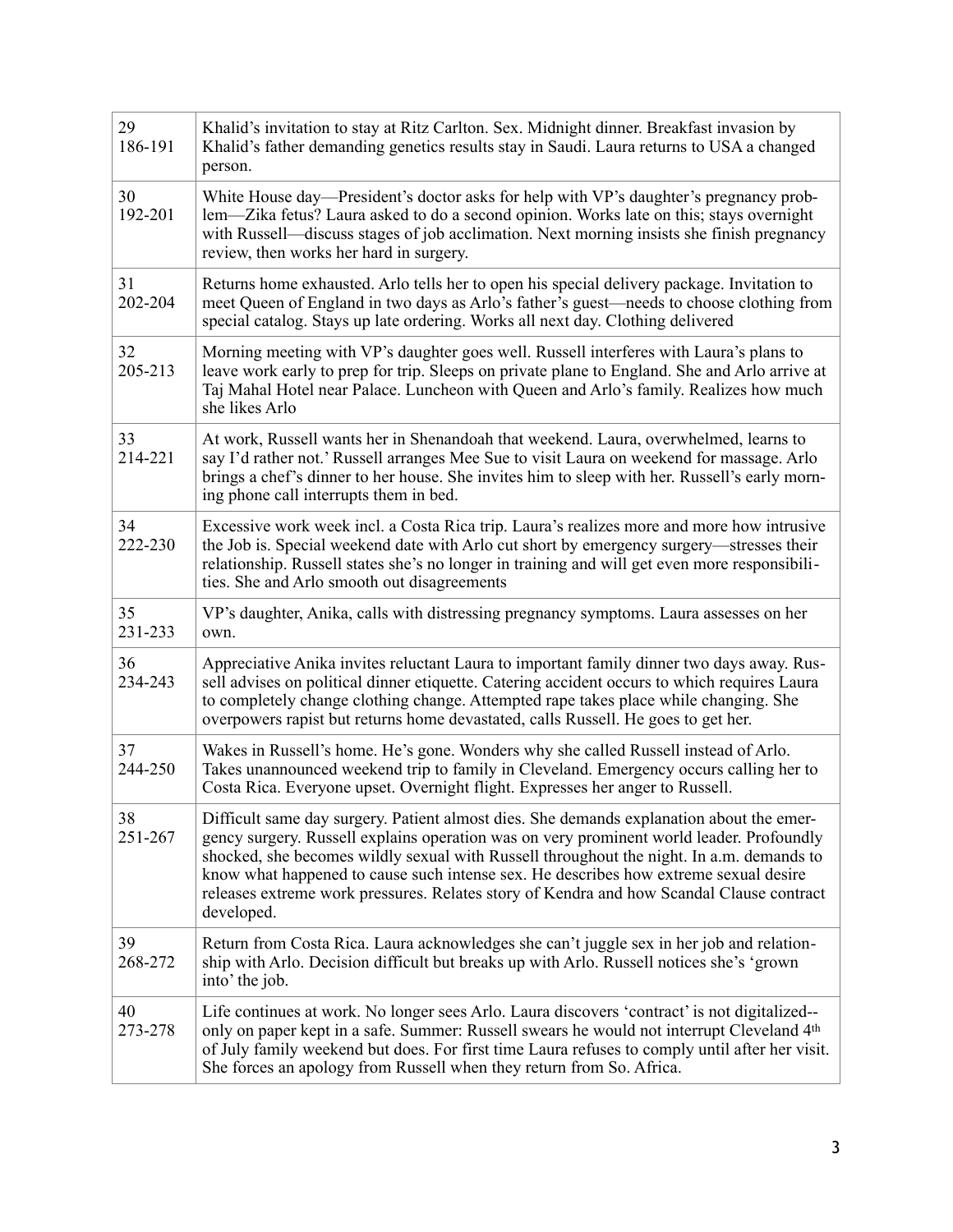| 41<br>279-283  | First nausea—in cab. Falls asleep in Eva's office asking for time off. Takes a home preg-<br>nancy test. She reviews how much sex she and Russell have had in last months. He is her<br>only partner. Test is positive.                                                                                                                                                                                                                                                                                                                                                                                                                                                                                                               |
|----------------|---------------------------------------------------------------------------------------------------------------------------------------------------------------------------------------------------------------------------------------------------------------------------------------------------------------------------------------------------------------------------------------------------------------------------------------------------------------------------------------------------------------------------------------------------------------------------------------------------------------------------------------------------------------------------------------------------------------------------------------|
| 42<br>284-291  | Tells Eva she's pregnant and Russell is father of baby. Eva incredulous b/c of all precau-<br>tions, says Russell will refute it and any paternity tests. Decide to do more accurate hospital<br>testing—but results inconclusive and must wait. She returns to work while waiting to re-do<br>pregnancy test. Laura researches DNA testing.                                                                                                                                                                                                                                                                                                                                                                                          |
| 43<br>292-297  | Russell confronts Laura about her withdrawn behavior, insists on talking over dinner. She<br>tells him she's pregnant. He explodes, refuses to believe child is his, tells her to 'get rid of<br>it,' and exits.                                                                                                                                                                                                                                                                                                                                                                                                                                                                                                                      |
| 44<br>298-301  | Next day, Laura works several scheduled surgeries with Russell. When done, invites her to<br>talk more over dinner, but he only reiterates his position. Infuriated when she won't give in,<br>he leaves. She takes a napkin into which he coughed sputum.                                                                                                                                                                                                                                                                                                                                                                                                                                                                            |
| 45<br>302-313  | That night Laura calls lawyer Penunos to her house, tells about pregnancy, and that she is<br>going to quit—to be prepared for arranging paperwork.<br>--Next day: cancels clients, removes IUD, drops napkin with sputum at DNA lab, sees Eva<br>to arrange termination papers.<br>--Day after signs papers at Penunos office; retrieves DNA labs results which show 75%<br>probability of paternity due to sample degradation.<br>--Experiences stomach cramps. Faints in taxi; ends up in hospital. ER doctor says miscar-<br>riage averted.                                                                                                                                                                                       |
| 46<br>314-322  | --Laura, as a 'clean patient' admitted for overnight observation to neurology unit cause<br>hospital overfull. She wakes, decides to leave at 3:00 a.m., bumps into Arlo visiting a pa-<br>tient, blurts out she's pregnant. He guesses it was Russell. Laura refuses his request for fur-<br>ther contact.<br>--Spends a week wandering around in depression. Anika (VP's daughter) calls asking Laura to<br>be nurse for next baby and suggests getting job at White House medical unit Vice President<br>might arrange.<br>--Arlo calls same day-wants to talk. Laura agrees to meet. Arlo guesses what happened<br>around sex contract and pregnancy. She tells him about White house job but refuses further<br>contact with him |
| 47<br>323-328  | Laura composes letter to Russell about DNA results and gives it to Eva. Begins orientation<br>under White House Doctor one month after Anika's call                                                                                                                                                                                                                                                                                                                                                                                                                                                                                                                                                                                   |
| 48<br>P329-335 | Laura realizes she misses Arlo.<br>Russell begins to harass Laura, ending in emotional eruption at White House meeting,<br>where Laura accuses Russell of paternity. She quits White House job then and there, flees<br>DC with two days preparation. Does not contact anyone.                                                                                                                                                                                                                                                                                                                                                                                                                                                        |
| 49<br>336-342  | Russell finally decides to read DNA report Laura gave him. He calls lawyers to evaluate<br>situation.<br>Laura has miscarriage on plane to Cleveland; ends up in hospital.<br>Arlo finds out Laura left DC. She finally picks up one of his calls, describes her miscar-<br>riage. He flies to Cleveland, spends overnight in hospital with her. She feels defeated and<br>goes to her parents. He encourages her to fight back; returns to DC.                                                                                                                                                                                                                                                                                       |